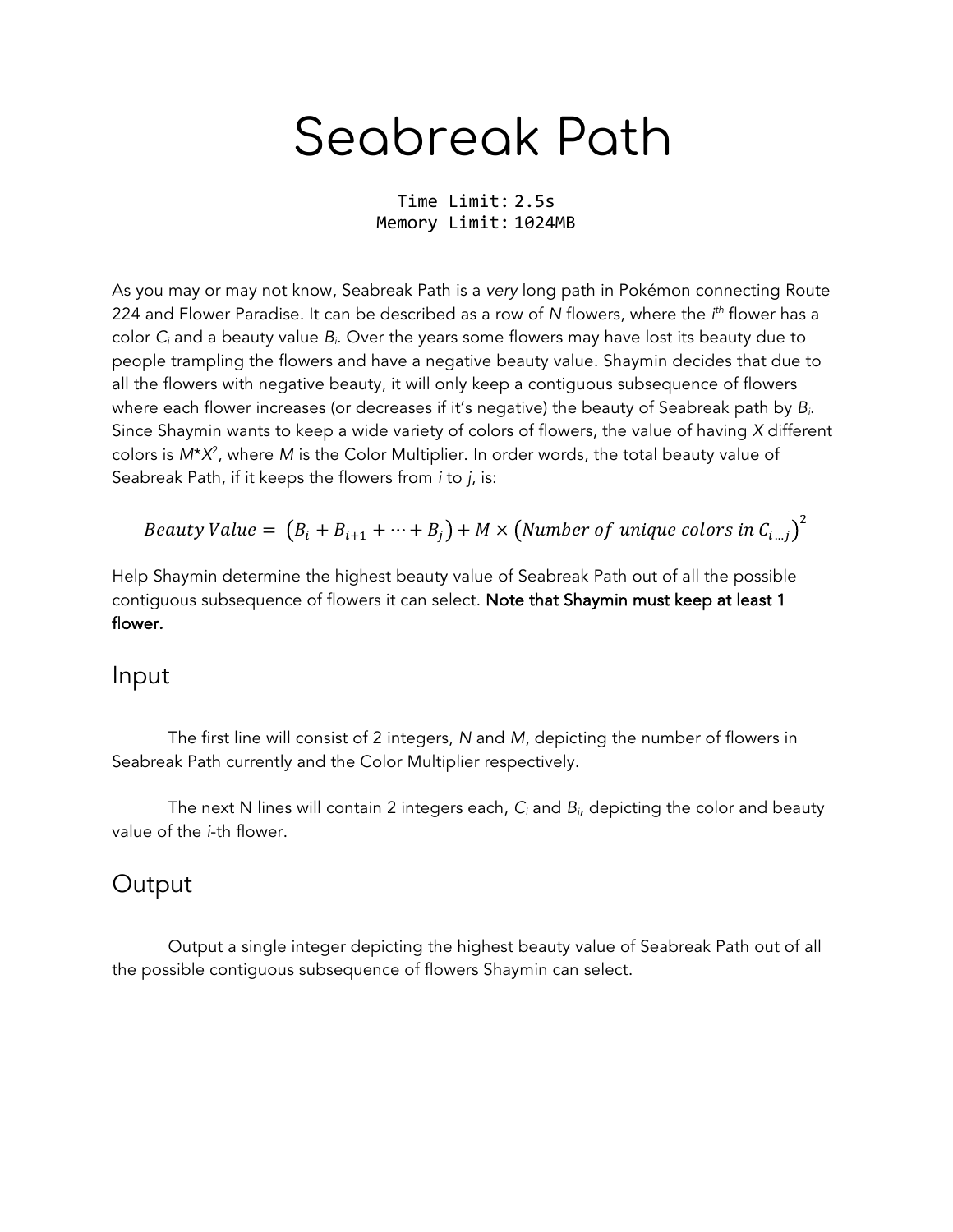## Input Specifications

| Subtask                                    | Score | <b>Bounds</b>   | Extra Details                         |  |  |
|--------------------------------------------|-------|-----------------|---------------------------------------|--|--|
|                                            | 3     | $N \le 500,000$ | In other words, all flowers will have |  |  |
|                                            |       | $C_i = 1$       | the same color                        |  |  |
| 2                                          | 10    | $N \le 100,000$ | In other words, all flowers will have |  |  |
|                                            |       | $C_i = i$       | a different color                     |  |  |
| 3                                          | 11    | $N \le 500,000$ | In other words, all flowers will have |  |  |
|                                            |       | $C_i = i$       | a different color                     |  |  |
| $\overline{4}$                             | 35    | $N \le 100,000$ |                                       |  |  |
|                                            |       |                 |                                       |  |  |
| 5                                          | 41    | $N \le 500,000$ |                                       |  |  |
|                                            |       |                 |                                       |  |  |
| For all test cases:                        |       |                 |                                       |  |  |
| $1 \leq C_i \leq N$                        |       |                 |                                       |  |  |
| $1 \leq M \leq 1,000$                      |       |                 |                                       |  |  |
| $-1,000,000,000 \le B_i \le 1,000,000,000$ |       |                 |                                       |  |  |

| Sample Input 1 | Sample Output 1 |
|----------------|-----------------|
| 5 <sub>3</sub> | 45              |
| $1 - 2$        |                 |
| 24             |                 |
| $-2$           |                 |
| -4<br>3        |                 |
| -1             |                 |
|                |                 |

Sample 1 Explanation: If Shaymin selects all flowers from index 1 to 4 (0-indexed), then the beauty value of Seabreak Path will be  $(4 + (-2) + (-4) + (-1)) + 3 * (4$  unique colors)^2 = -3 + 48 = 45. This is the maximum possible beauty value of Seabreak Path out of all possible consecutive subsequences.